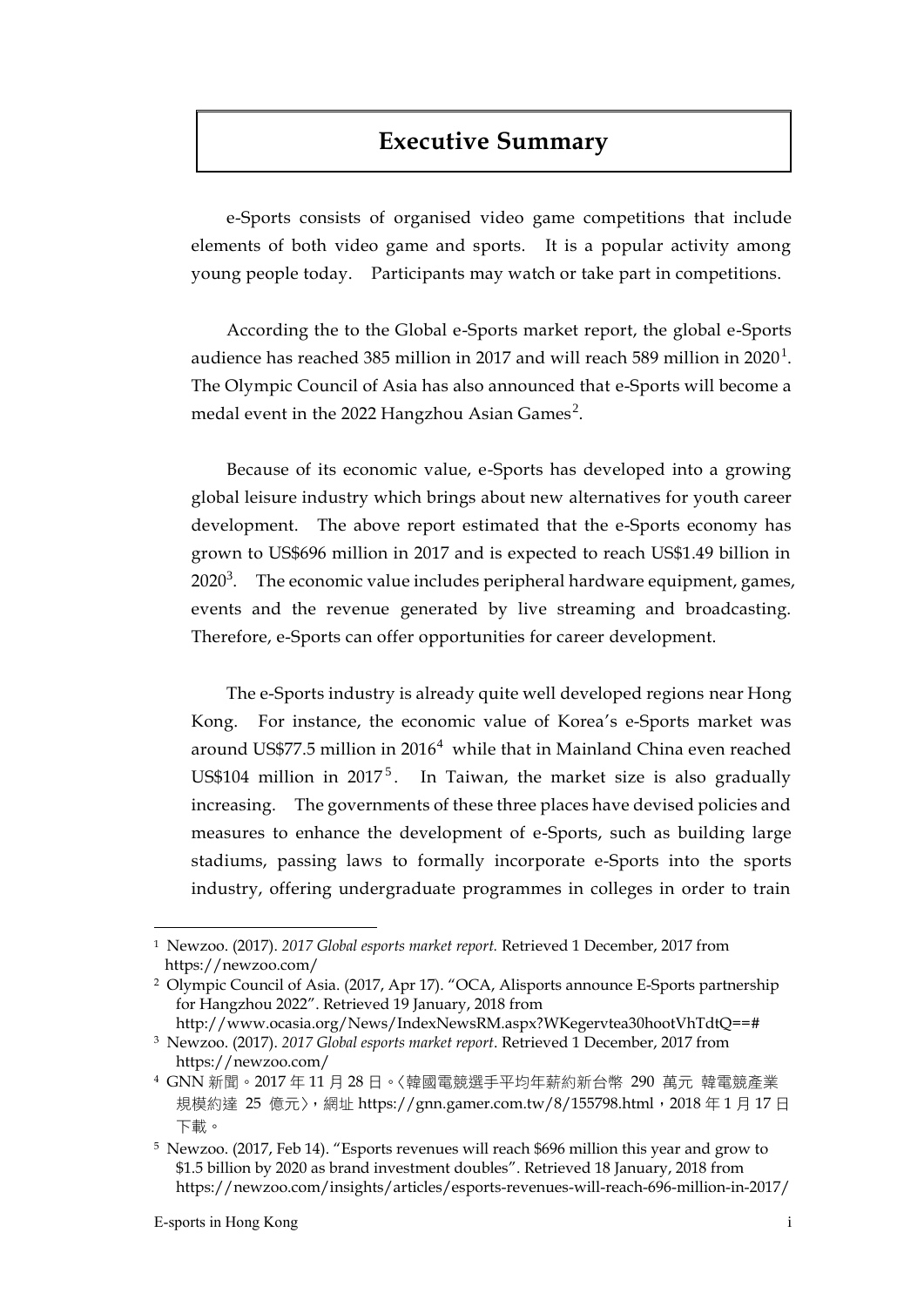well-rounded and professional e-Sports talents, and so on.

In Hong Kong society, the narrow economic structure is always being criticised. This economic structure has also limited the choice of employment for young people. There is great market potential for e-Sports in Asia and the world, which would be helpful for the diversified development of Hong Kong's economy. But the e-Sports industry in Hong Kong is only in its beginning stage. The first e-Sports company only appeared in Hong Kong in  $2013<sup>6</sup>$ . . Professional training and development opportunities are rare in the industry. Additionally, the government has yet to devise concrete policies to support e-Sports. The overall development of Hong Kong's e-Sports is lagging behind that of nearby regions. Hong Kong may miss the opportunities present by e-Sports if it fails to catch up with this development trend.

How should e-Sports be developed in Hong Kong so that it could bring about a better economic future and provide more diversified opportunities for young people? This study examines the problem by looking at the development of the industry, its training and the attitudes of young people. It is hoped that concrete recommendations can be made to advance the development of e-Sports in Hong Kong and to provide diversified employment opportunities for young people.

This study uses data collected by three methods during the period from November to December 2017: an online survey of 1,407 young people aged 15-29; focus groups and case interviews with 20 young people; and interviews with 7 experts and scholars.

## **Main Discussion**

**1. The e-Sports industry has economic value and development potential whilst it is popular among young people. Hong Kong should seize the opportunity to enhance diversified economic development and youth employment.**

The concrete operation of the e-Sports industry includes, among other

1

<sup>6</sup> 李澄欣。2017。〈「香港王思聰」拓電競媒體 闖東南亞〉,《信報財經月刊》,2017 年 8 月。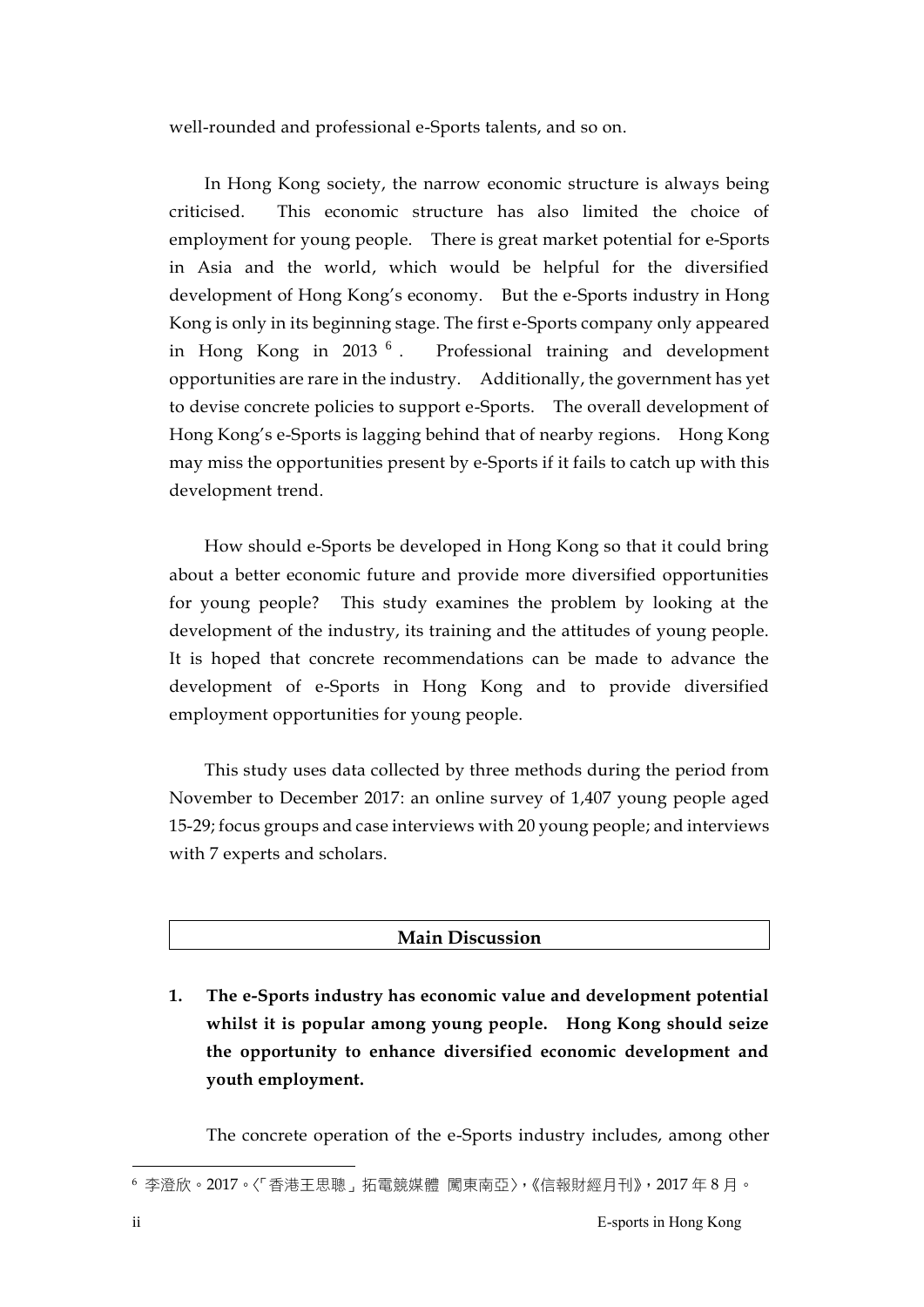things, game development, event and peripheral products, network engineering, broadcasting rights, player development, and sponsorship. These events and services create economic value and provide career development opportunities. The online survey for this study shows that 38.3% of the respondents have watched e-Sports tournaments in the 6 months before the survey while 13.4% have entered casual e-Sports competitions occasionally. Furthermore, 68.4% agreed there should be a greater development of the e-Sports industry in Hong Kong. The focus groups and case interviews also show that some young people were interested in working in e-Sports related jobs. This shows that e-Sports has economic value in addition to being a popular activity among young people. Its development is generally supported by the younger generation and it has the potential to enhance the diversity of employment opportunities for young people.

In Korea, Mainland China and Taiwan, the e-Sports industry is already quite well developed. There are policies and measures for enhancing the industry's development in these regions. For instance, the Korean government invested US\$14 million in 2015 to build an e-Sports stadium for over  $1,000$  spectator  $^7$ . . In Mainland China, the General Administration of Sports issued the 13th Five-Year Plan for Sports Development, which proposed to speed up the development of the leisure industry by focusing on certain sports including e-Sports. Taiwan has just passed an amendment ordinance in 2017 to formally incorporate e-Sports into the sports industry so that it can enjoy government support. However, the development of the e-Sports industry in Hong Kong is still on its beginning stage. The Financial Secretary has, for the first time, put e-Sports on the agenda of the 2017- 2018 budget, saying that the government will study the promotion of e-Sports in Hong Kong, but the strategic plan has yet to appear. Hong Kong needs to catch up with the e-Sports development trend.

**2. e-Sports will soon become a medal event in the Asian Games. It is also considered a formal sport in various places. However, the status of e-Sports as a sport is still controversial in Hong Kong. It is apparent that this is lagging behind the world trend.**

 $\overline{a}$ 

<sup>7</sup> 每日頭條。2016年12月27日。〈韓國人的電子競技實力為何能稱霸世界 ? 〉, 網址 https://kknews.cc/zh-hk/game/p8e2vqz.html, 2018年1月15日下載。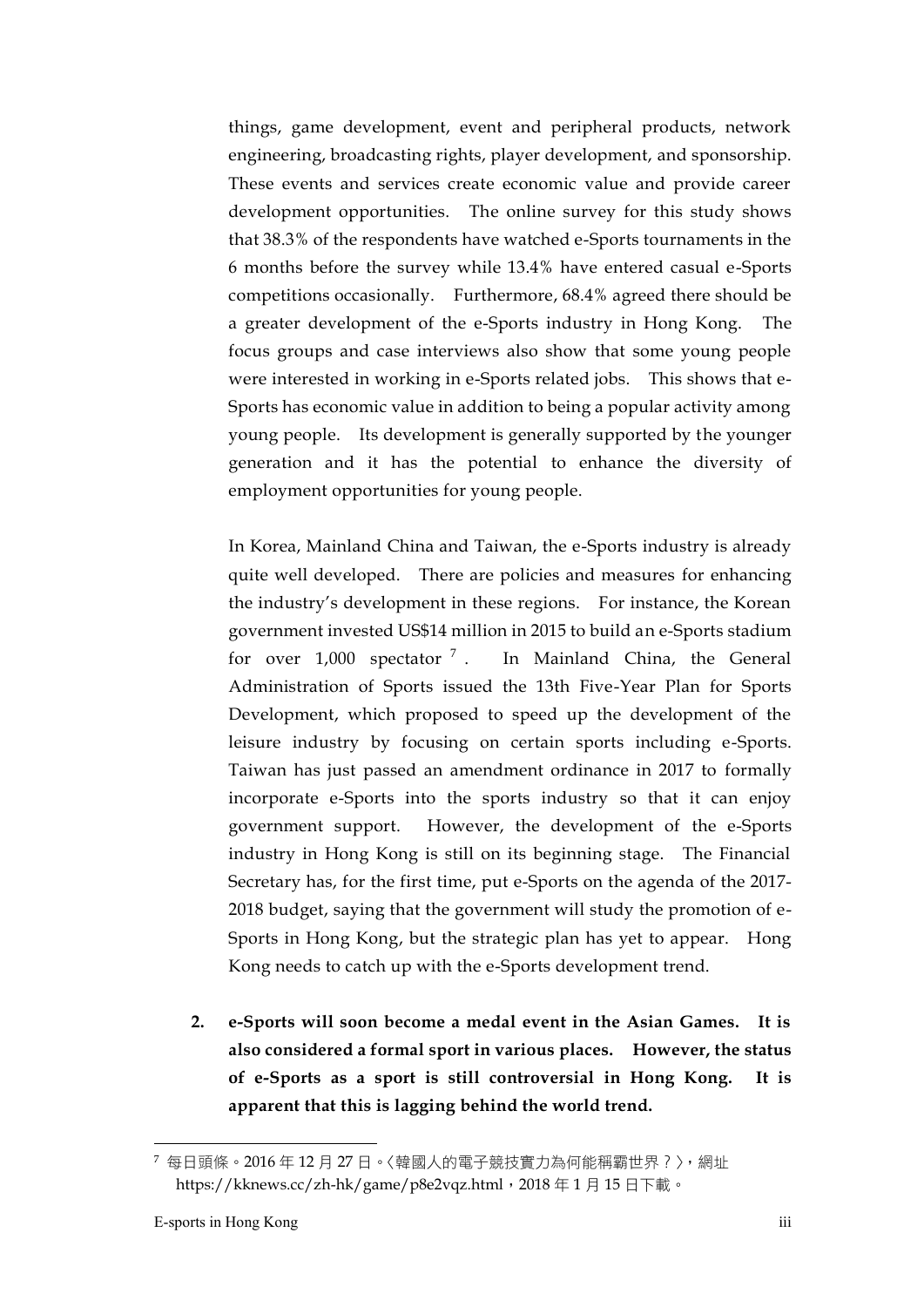e-Sports will become a medal event in the 2022 Hangzhou Asian Games $^8$ . In nearby regions such as Korea, Mainland China and Taiwan, governments have already incorporated e-Sports as a sport. They have even set up their national or regional teams. In contrast, the status of e-Sports as a sport is still controversial in Hong Kong. Results from the online survey show that the average rating of the statement "e-Sports should not be considered as a sport" is 5.72 points (0-10 scale), indicating that the respondents are rather neutral on the sport status of e-Sports. In addition, the development of e-Sports started late in Hong Kong, therefore it is still not yet a sport financially subsidised by the government. If e-Sports can be incorporated as a formal sport, or even one financially subsidised by the government, its social image and the overall standard of professional players are certain to improve.

**3. Hong Kong needs to overcome a number of obstacles if it is to further develop e-Sports. The negative social image that restrains talent from taking part in the industry and discourages the viewing of the sport should be improved.**

The youth online survey showed that the average ratings for the items "e-Sports helps to diversify the economy of Hong Kong" and "e-Sports provides diversified employment opportunities for young people" were 6.90 and 6.62 respectively. But the average ratings for "e-Sports helps to train the body and the mind" and "e-Sports causes addiction problems easily" were 5.81 and 6.60 respectively. The figures show that although the respondents agree that e-Sports improves the economy and employment, they have quite a negative perception of e-Sports.

Findings from the focus group discussions and in-depth interviews also show that the negative image of e-Sports has brought pressure from parents and schools on the young people who are interested to work in the industry. A young interviewee said that his family members often tease him because he plays e-Sports frequently. Interviewees working in the industry said that they need to avoid talking about work with, or even ignore, family members because of the opposition of the older

1

<sup>8</sup> Olympic Council of Asia. (2017, Apr 17). "OCA, Alisports announce E-Sports partnership for Hangzhou 2022". Retrieved 19 January, 2018 from http://www.ocasia.org/News/IndexNewsRM.aspx?WKegervtea30hootVhTdtQ==#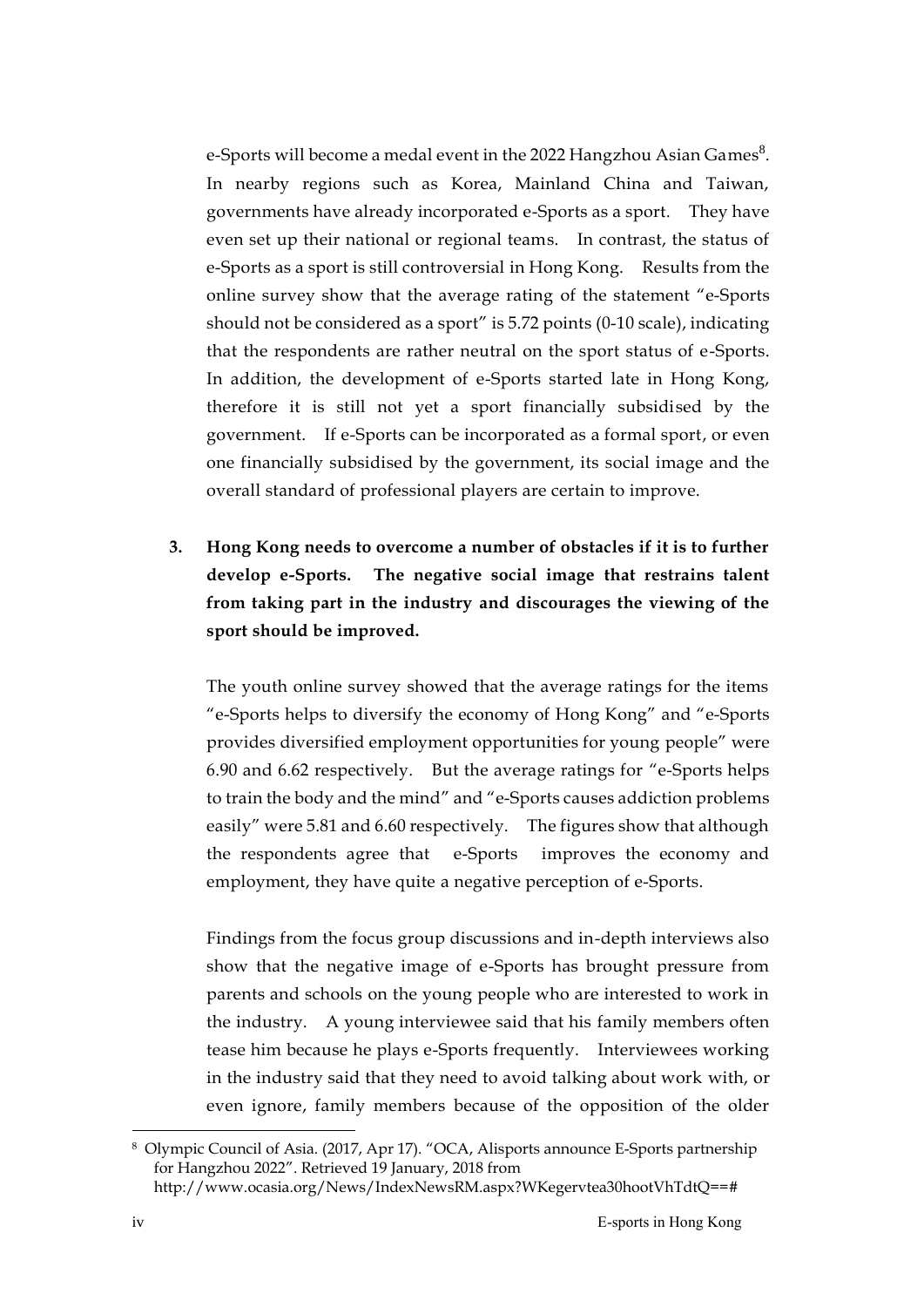generation. However, a professional e-Sports player said that the attitude of her family member changed from worried to supportive when promotion materials appeared increasingly in society. The negative image of e-Sports restrains talent from taking part in the industry and reduces public support. Its image should be improved.

**4. The continuous development of e-Sports requires many more favourable conditions. Hong Kong lacks venues with suitable electronic devices and fast internet networks in which to organise and hold large e-Sports tournaments. This makes it difficult for regular leagues to appear and therefore limits the development of the industry and the talent.**

Large and important e-Sports tournaments should be held in offline venues. However, the interviewed experts generally agreed that Hong Kong lacks specific large venues with suitable electronic devices and fast networks to organise regular e-Sports tournaments. This makes it difficult for regular leagues to appear and therefore limits the development of the industry. Many young interviewees agreed that the venue problem limits the number of e-Sports activities and tournaments in Hong Kong, consequently limiting the job opportunities that could arise from the industry. A young e-Sports worker said that he needed to host tournaments of different kinds of games to earn a living. Sometimes he could not earn enough money because there were insufficient jobs, not to mention the other fresh workers in the field. A professional player mentioned that she hoped to win in large tournaments but there were hopelessly few tournaments, meaning that players have insufficient opportunities. It is necessary to solve the venue problem for the continuous successful development of e-Sports.

**5. The key to the long-term development of e-Sports is the training of talent. Hong Kong lacks a comprehensive and formal way of training e-Sports talent, which leads to insufficient support in the logistic and peripheral work. In addition to the quality of talent, this would also affect the willingness of young people to join the industry.**

The interviewed experts and scholars said that the e-Sports industry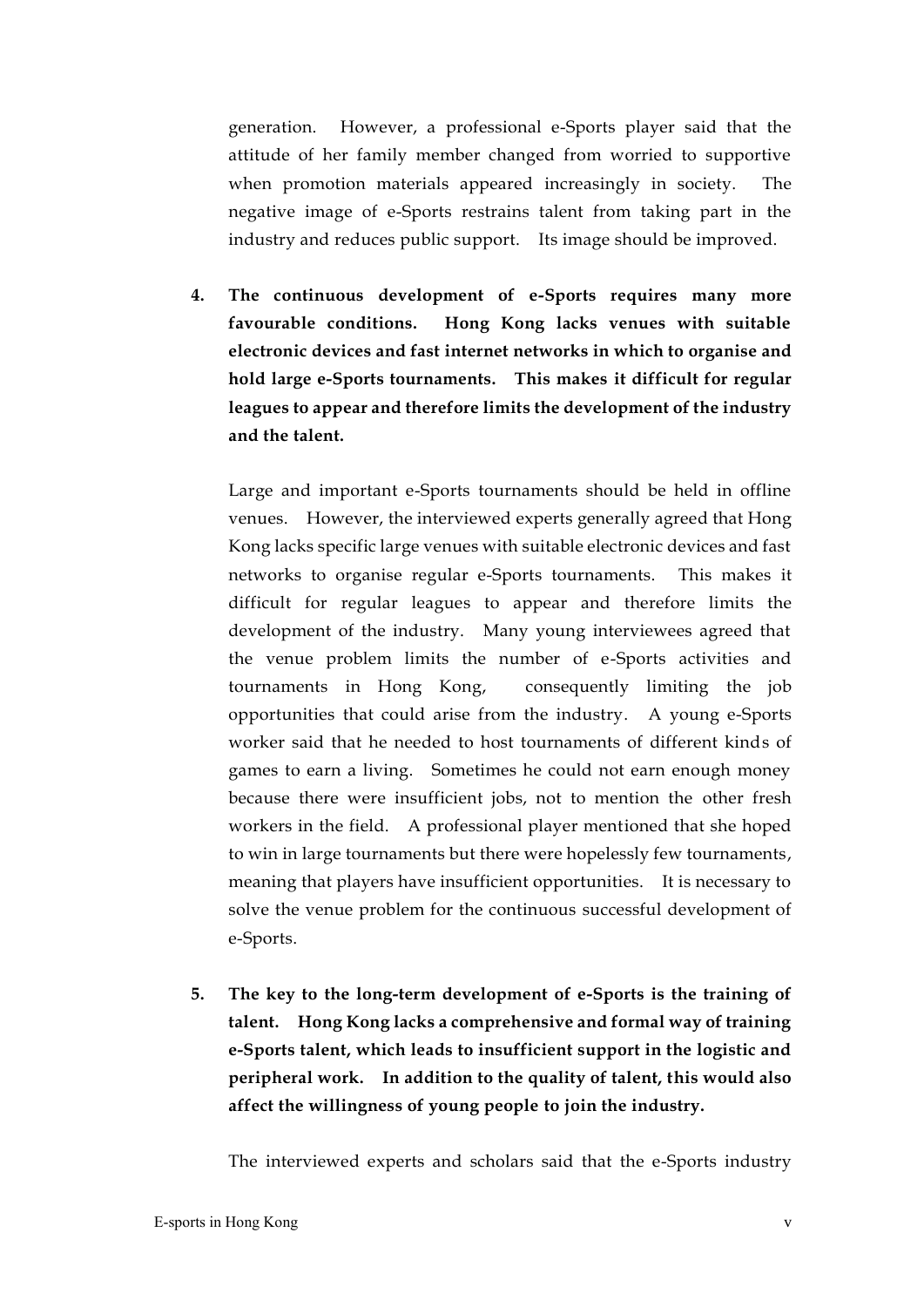requires talent who understand e-Sports and possess other specific commercial service knowledge. But there is no comprehensive and professional e-Sports programme to train talent in logistic and peripheral work. A young interviewee said that although he was interested in working in related jobs, no study programme is available for him to learn e-Sports systematically. A few e-Sports young workers said that they mainly learn to do their jobs by trial and error. An interviewee who started his own e-Sports company said that there was no formal talent training available for his recruitment reference. A professional player was quite worried about her retirement because she has no skills other than playing games.

In contrast, young people can study major programmes related to e-Sports in the tertiary colleges of Mainland China so that they can continue to work in different positions of the industry. In Korea, the game talent qualification exam has already been included in the national exam, where e-Sports workers are able to obtain professional qualifications<sup>9</sup>. In Hong Kong, young people are still unable to find a clear path for study and employment even though they are interested in working in the e-Sports industry. In addition to the quality of talent, this would also affect the willingness of young people to join the industry.

## **Recommendations**

This study offers the following recommendations based on the above findings in order to improve the development of the e-Sports industry in Hong Kong:

**1. The government should recognise e-Sports officially in order to enhance its status.**

**The government should recognise e-Sports officially to affirm its status and value. This includes helping participants to take part in** 

1

<sup>9</sup> 姜遠珍。2017 年 5 月 2 日。〈傾國家之力系統性發展 南韓電競產業遠拋對手〉,網址 https://www.msn.com/zh-tw/news/otherr/傾國家之力系統性發展-南韓電競產業遠拋 對手/ar-BBACDck,2018 年 1 月 17 日下載。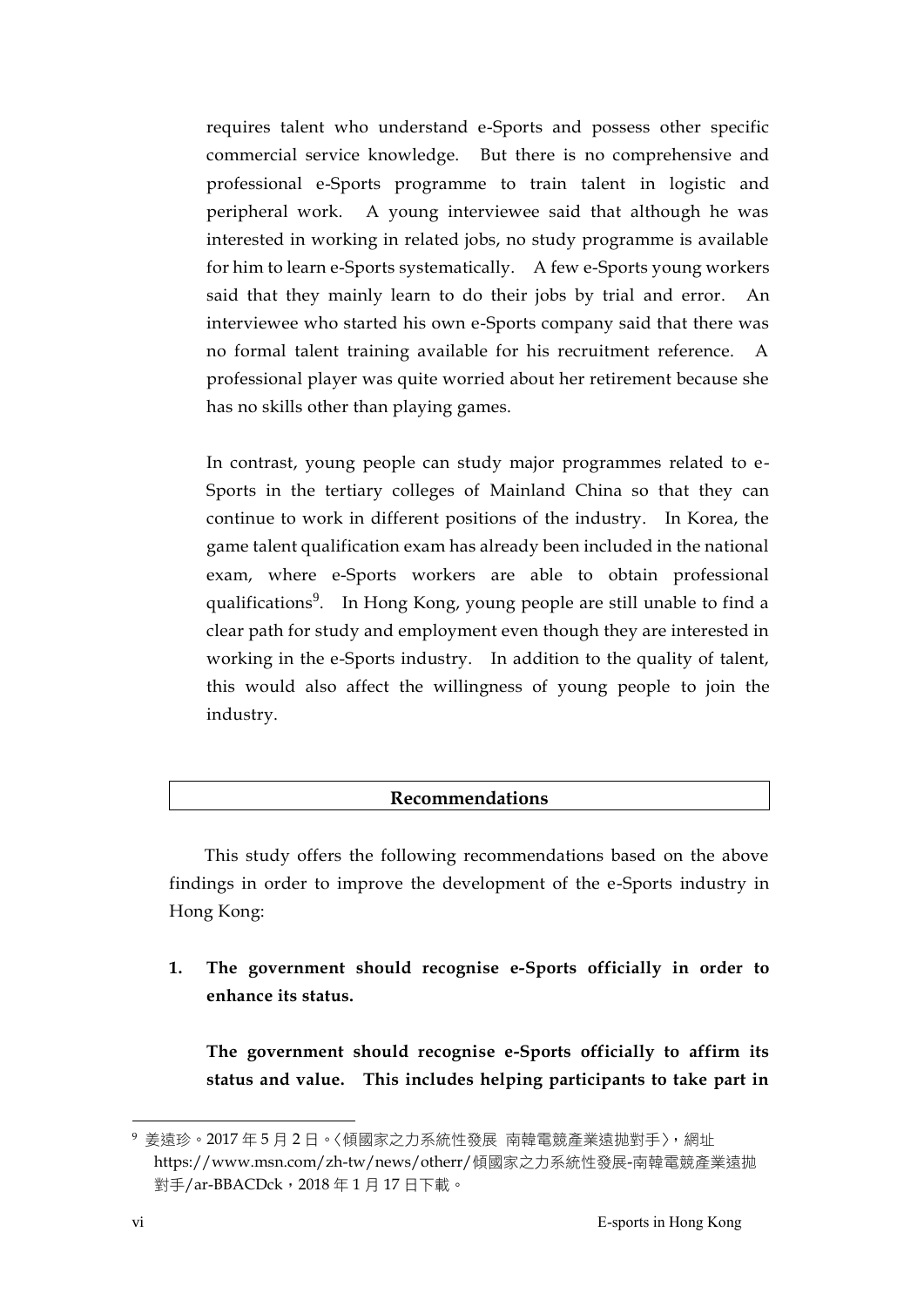**recognised world level tournaments in order to improve the results and world rankings of Hong Kong players so that e-Sports could be supported by the Elite Vote Support Scheme. It should also consider e-Sports as a sport in the area of sport and recreation development and organise activities such as training classes. These measures could enhance the status of e-Sports within a short period.**

**2. Set up an "e-Sports hub" to provide long-term development base.**

**Set up an "e-Sports hub" comprehensive development centre to create an ecosystem for the promotion of e-Sports culture and its long-term development. The centre should provide comprehensive facilities including a venue for organising mega tournaments, facilities for training professional players and areas for ordinary e-Sports activities. Since e-Sports requires a fast and stable network as well as high quality video equipment, the "e-Sports hub" can be located at Cyberport, Science Park or the new Kai Tak Sports Park.**

**3. The government should take the lead in organising mega e-Sports leagues and tournaments in order to enhance the overall standard of e-Sports.**

**The government should take the lead in organising mega e-Sports tournaments according to the needs of the industry so that more opportunities can be offered to e-Sports workers and the local e-Sports standard could be enhanced. The emphasis should be put on local mega leagues. It should also help to ask for the rights to organise the recognised world tournaments from the game development corporates. In addition, the government should support local inter-school tournaments so as to improve the status of e-Sports in the eyes of schools and parents.**

**4. Organise comprehensive tertiary e-Sports training programmes in order to enhance the quality of e-Sports professionals.**

**The Vocational Training Council should organise comprehensive tertiary e-Sports training programmes in IVE and THEi. Furthermore, the government should help enhance the recognition of existing e-**